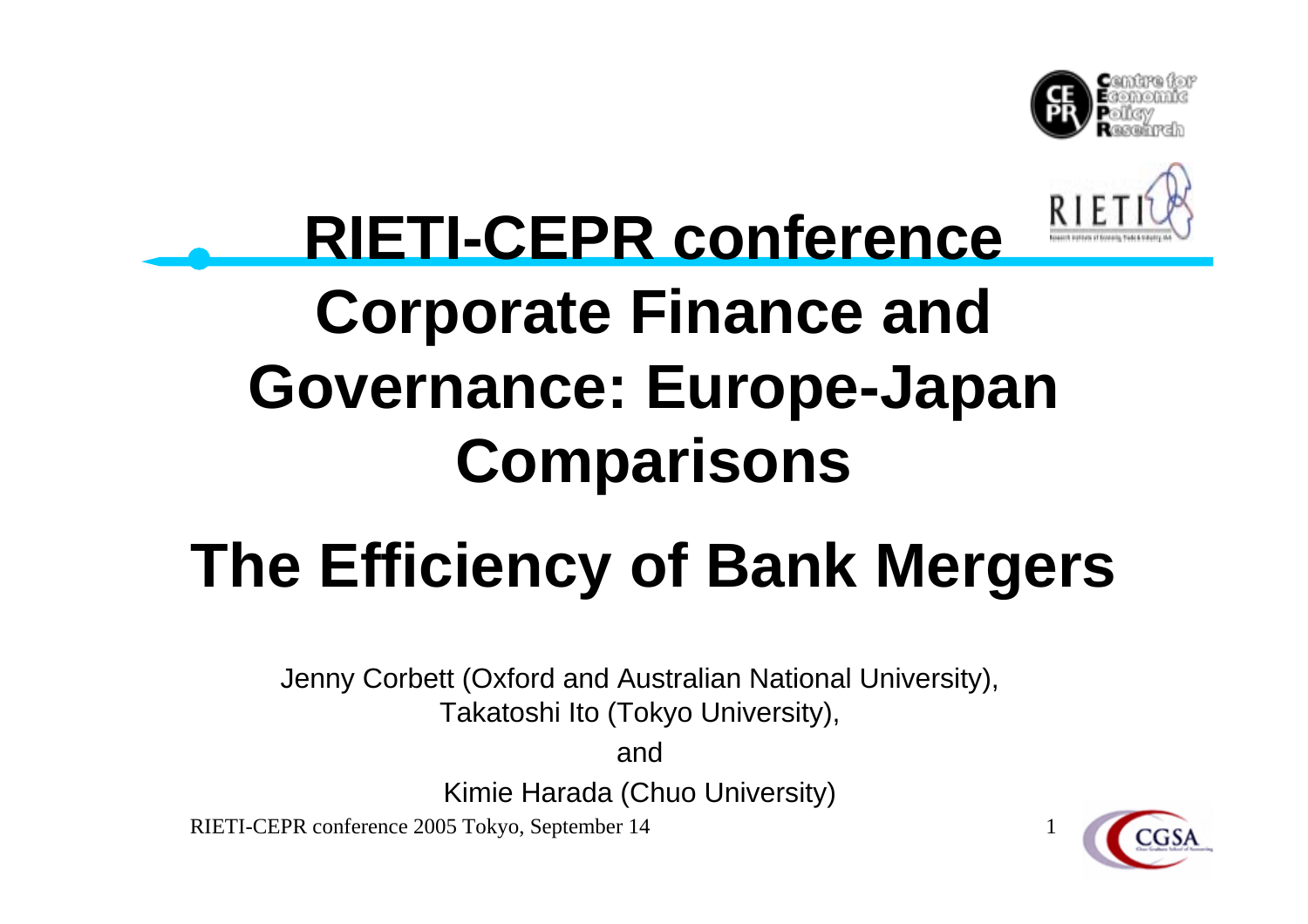



#### **Did Efficiency Improve? : Megamergers in the Japanese Banking Sector**

#### Kimie HaradaGraduate School of International Accounting Chuo University

kimieh@tamacc.chuo-u.ac.jp

RIETI-CEPR conference 2005 Tokyo, September 14 2

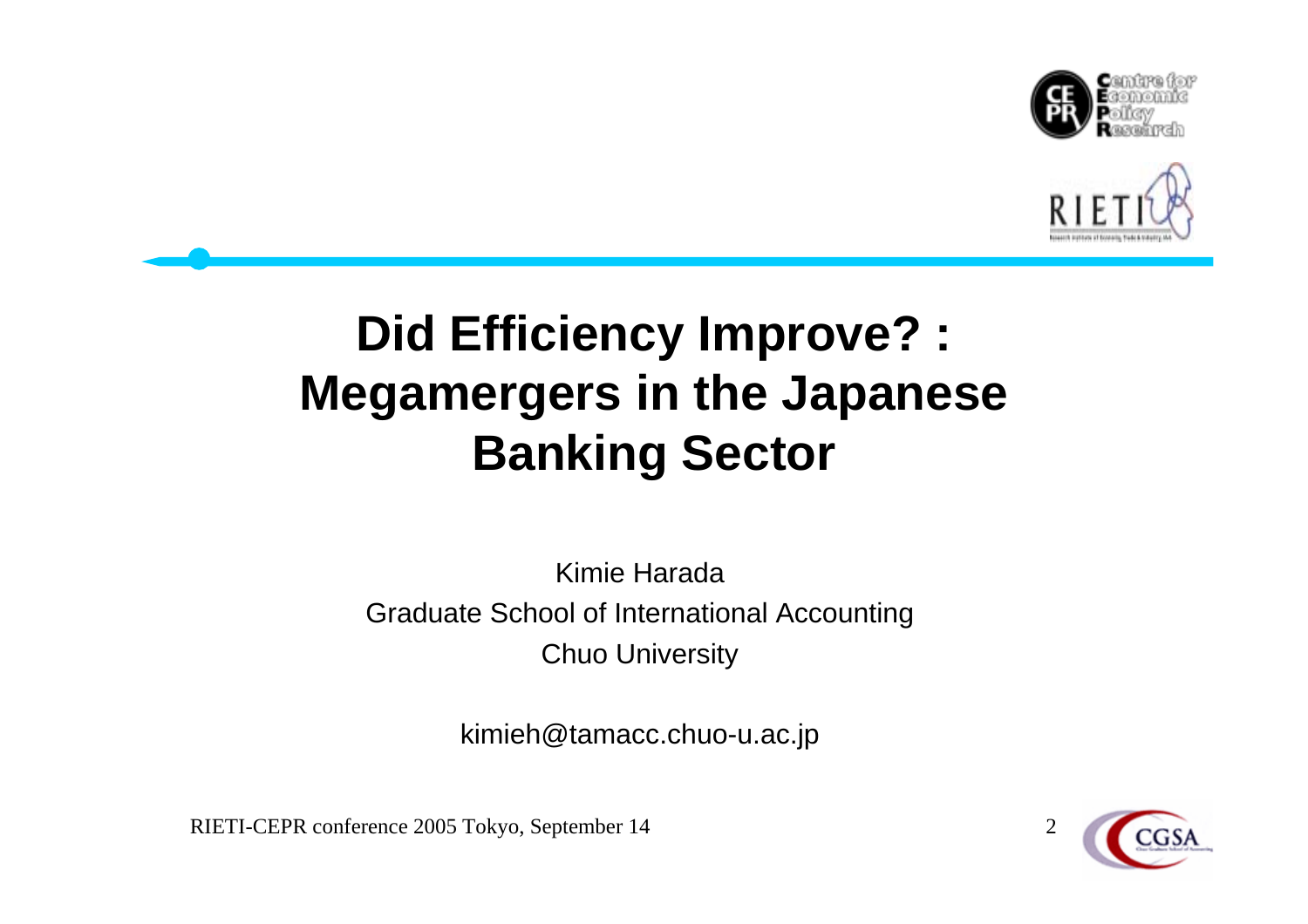# Bank consolidations of G10 countries





#### Number of mergers in banking sector in G10 countries

| . .                    | . .  |      |      |            |      |     |
|------------------------|------|------|------|------------|------|-----|
|                        | 1990 | 1991 | 1992 | 1993       | 1994 | 995 |
| All countries          | 199  | 311  | 381  | 461        | 525  | 532 |
| United States          | 131  | 152  | 243  | 326        | 365  | 390 |
| All European countries | ГИ   | 135  | 131  | <b>110</b> | 147  | 116 |
| Japan                  |      |      | ⌒    |            |      | 4   |

|                        | 1996       | 1997             | 1998       | 1999 total |       |
|------------------------|------------|------------------|------------|------------|-------|
| <b>All countries</b>   | <b>48C</b> | 5341             | 533        | 488        | 44441 |
| <b>United States</b>   | 334        | <b>374</b>       | <b>348</b> | 248        | 2911  |
| All European countries | 109        | 110 <sub>l</sub> | 148        | 169        | 1226  |
| I Japan                |            | 14               |            | 49         | 108   |

Source: Group of ten, report on consolidation in the financial sector



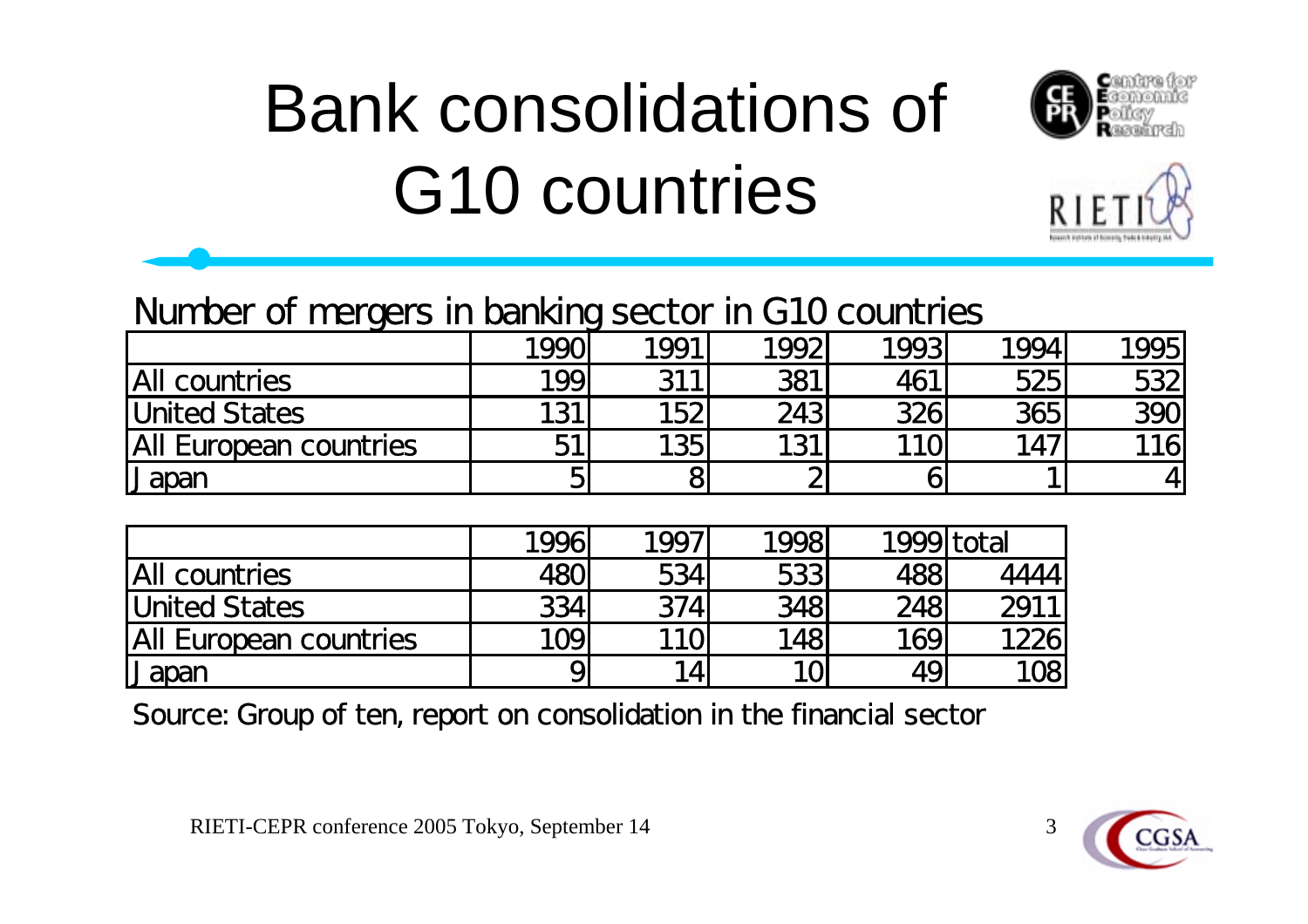

# Bank consolidations of G10 countries

G10 report finds the following:

- - (Patterns) a high level of M&A activity in the 1990s; firms in the same segment involved (domestic &banking); The number of banks decreased.
- - (Causes) cost savings and revenue enhancements; diverse domestic regulatory regimes and culture differences as factors discouraging consolidation.

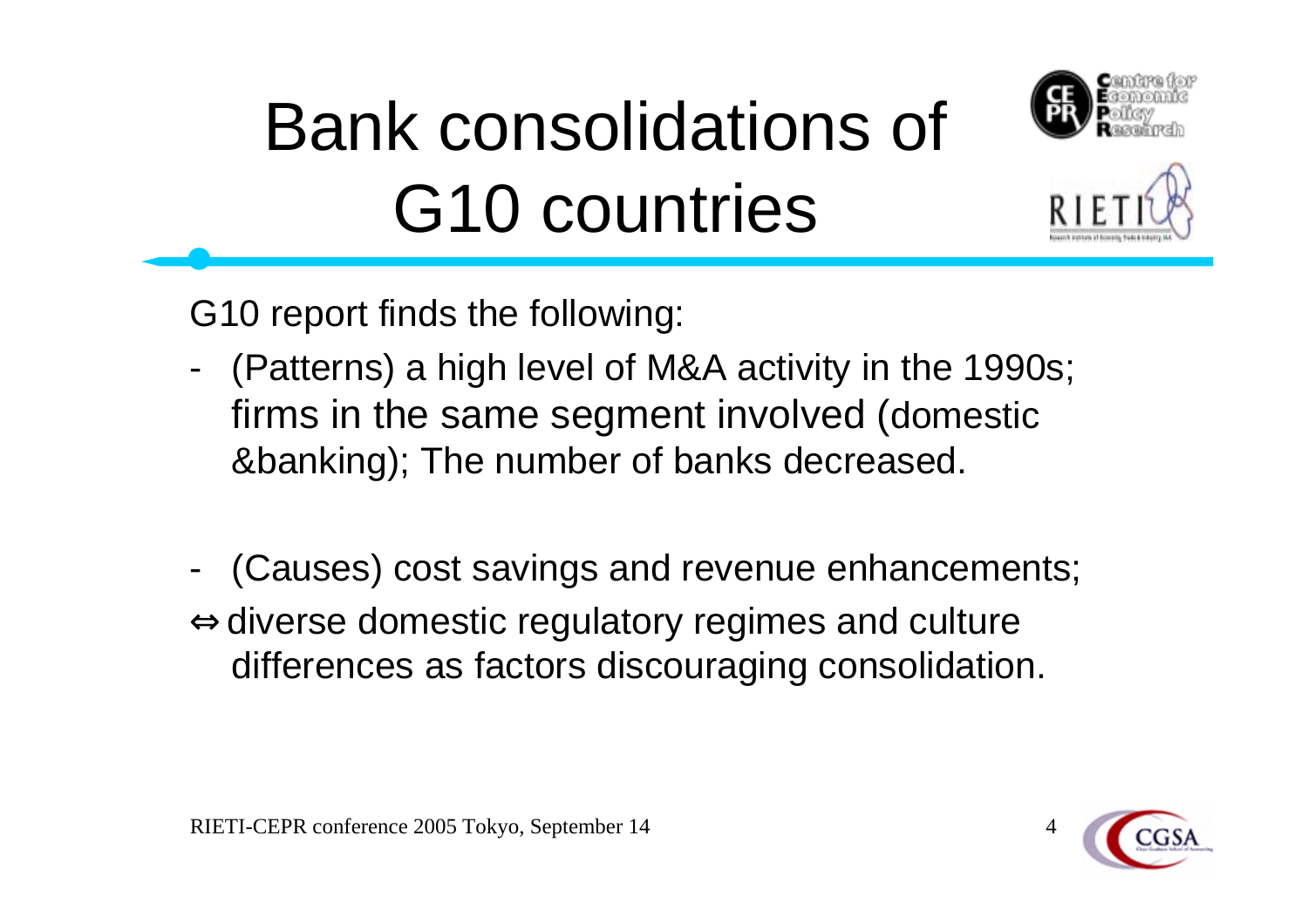



# Bank consolidations of G10 countries

- - (Efficiency) Only relatively small banks became more efficient (basic indicators such as ROA).
- - Barriers to entry decreased with the deregulation and globalization of financial markets.
- Consolidation is one of the most remarkable contemporary features.

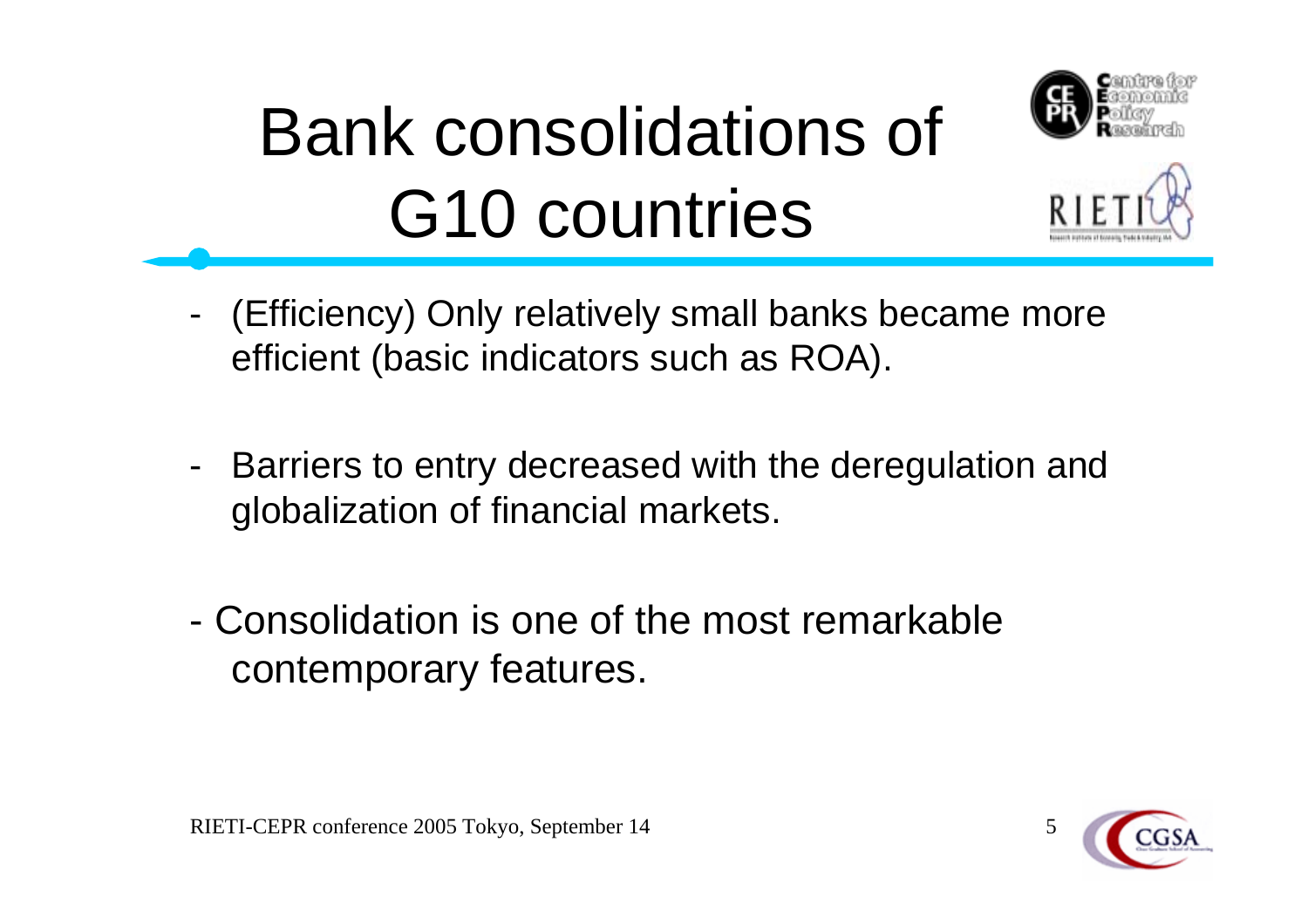



#### Table 2 Number of Banks

|             | <b>1980</b> | <b>1990</b> | 1991 | 1992                                | 1993       | 1994       | 1995 | 1996        | 1997 | 1998       | 1999 |
|-------------|-------------|-------------|------|-------------------------------------|------------|------------|------|-------------|------|------------|------|
| IJ apan     | <b>147</b>  | 144         | 143  | 141                                 | <b>140</b> | <b>140</b> | 139  | <b>136</b>  | 136  | <b>130</b> |      |
| <b>U.S.</b> |             |             |      | 14406 12195 11791 11348 10867 10359 |            |            | 9854 | 9466        | 9065 | 8698       | 8505 |
| <b>U.K.</b> | 346         | <b>507</b>  | 491  | 469                                 | 462        | 458        | 484  | <b>4671</b> | 4681 | 448        | 418  |

Source: "Group of Ten Report on Consolidation in the Financial Sector", BIS January2001



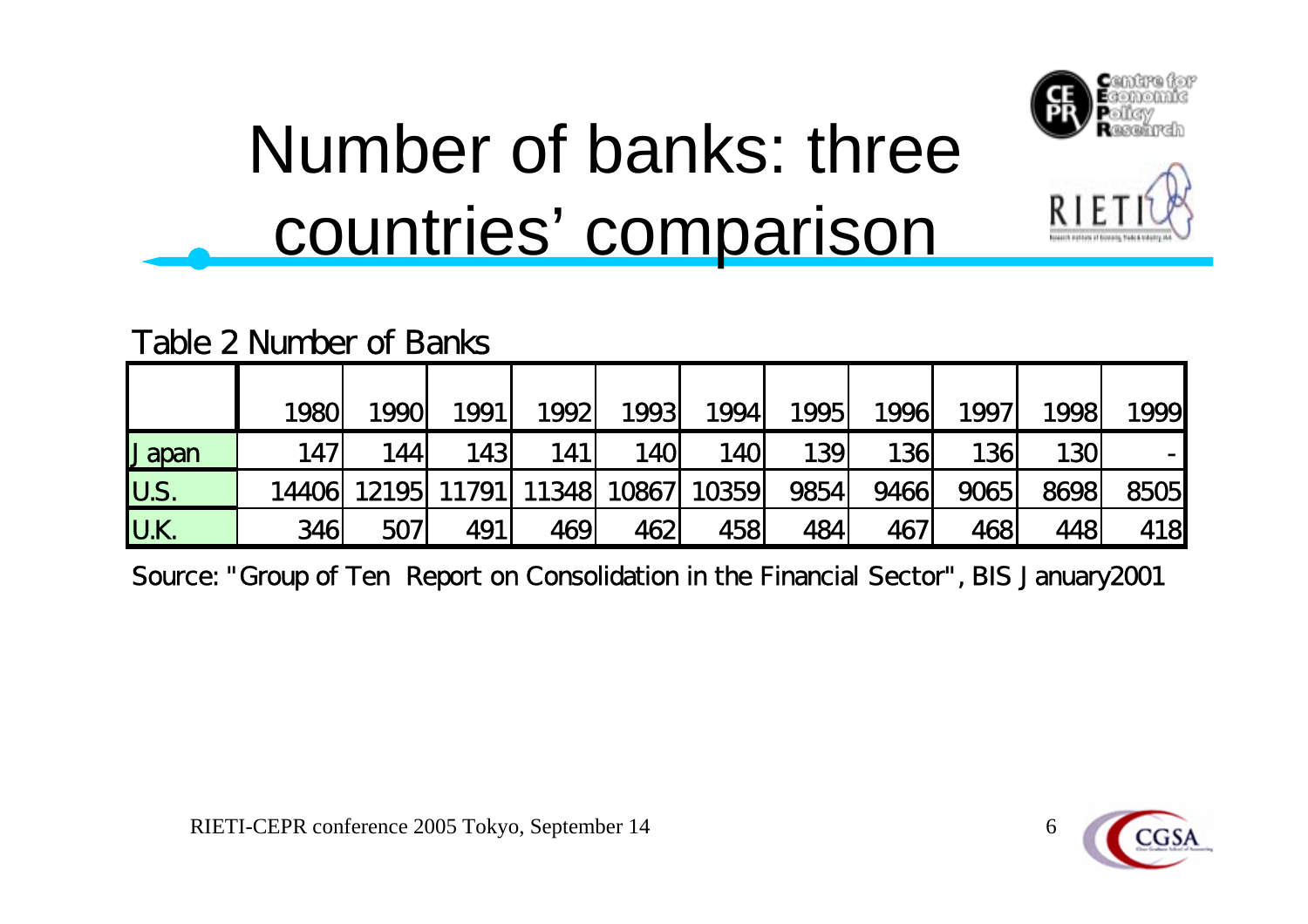

#### **Table 2: A comparison of number of banks**

- The US:
- 14,406 (1980)  $\longrightarrow$  8,505 (1999) More than 40 % declined.
- The UK: 507 (1990) - 418 (1999) 18 % reduction.

Let's see the cases of Asian countries…

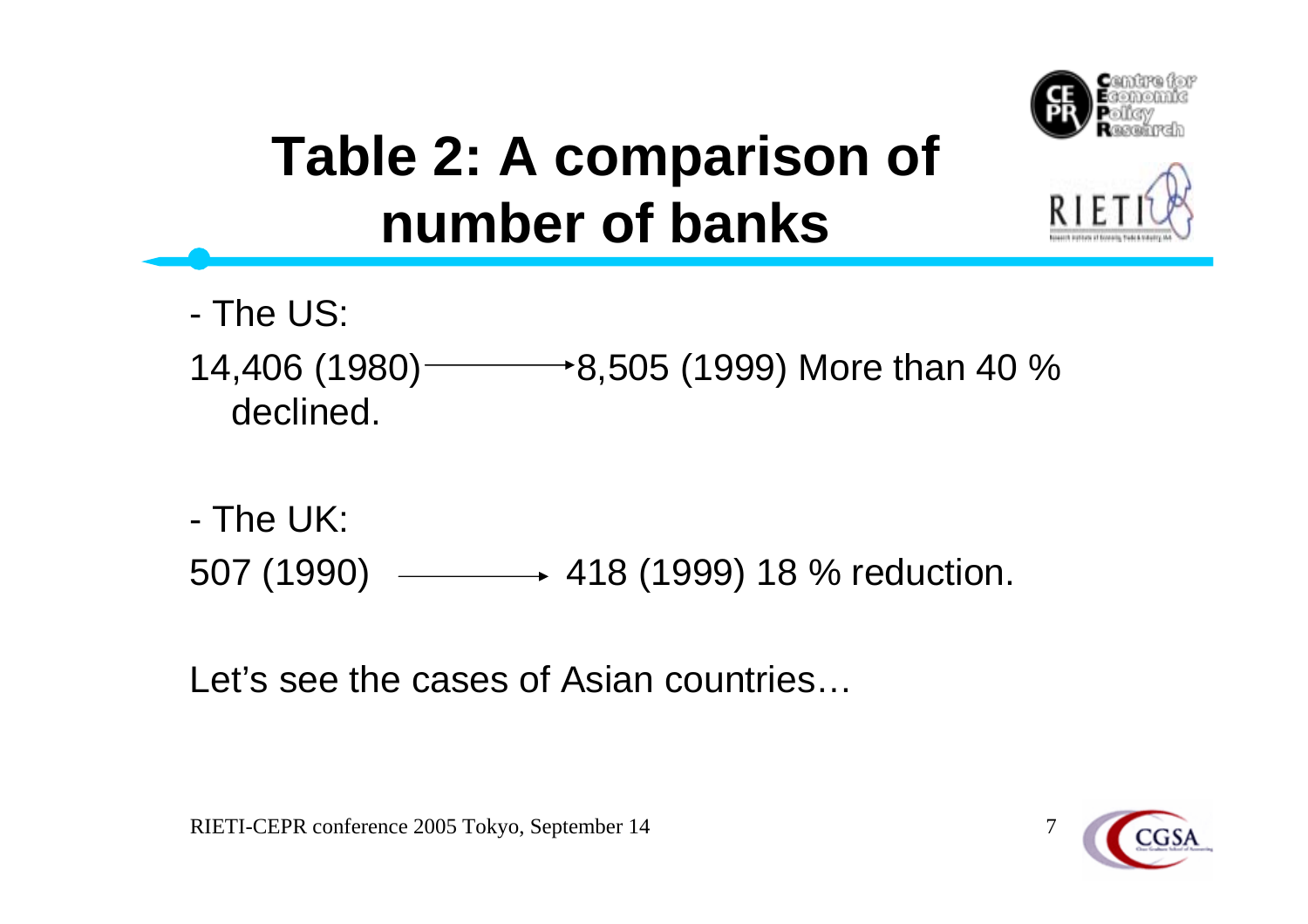

# Number of banks: Korea

#### Number of banks

| Korea                 | 1980 | 1990 | 1995 | 1997 | 1998 | 1999 | 2000 | 2001   | 2002 | 2003 |
|-----------------------|------|------|------|------|------|------|------|--------|------|------|
| Nationwide banks      |      |      | 15   |      | 10   |      |      |        |      | 8    |
| <b>Regional banks</b> | 10   | 10   | 10   |      |      |      |      |        |      |      |
| Specialized banks     |      |      |      |      |      |      |      |        |      |      |
| ISum                  | ∼    | 28   | 20   | つつ   | 26   | ာ    | ഹ    | $\sim$ |      | 19   |

Source: The Korea Federation of Banks and Financial Supervisory Service, Harada (2005b)



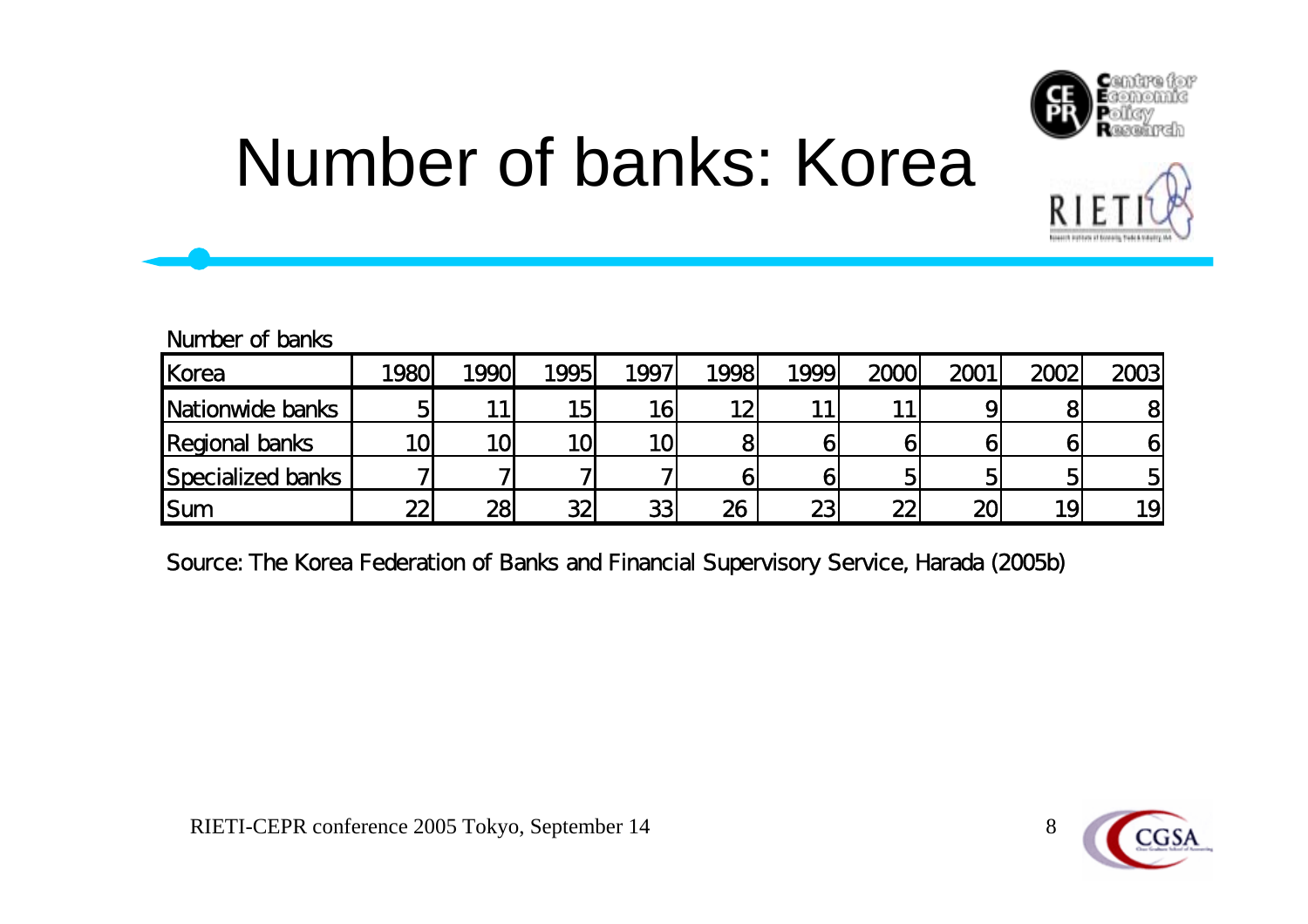



### Number of banks: Indonesia

#### Figure 1 The number of banks

|                                  | 1996' | 1998' | 2000 | 2001 | 2002 | 2003 |
|----------------------------------|-------|-------|------|------|------|------|
| <b>State banks</b>               |       |       |      |      |      |      |
| Regional development banks       | 27    | 27    | 26   | 26   | 26   | 26   |
| Domestic private banks*          | 164   | 130   | 81   |      | 76   | 76.  |
| Foreign banks/Joint venture bank | 41    | 44    | 39   | 34   | 34   |      |
| Total number of banks            | 239   | 208   | 151  | .45  | 141  | 138  |

Domestic private banks include Private National Forex Banks and Private National Non-Forex Bank Source:Bank Indonesia, Annual Report 1998, 2000, 2003

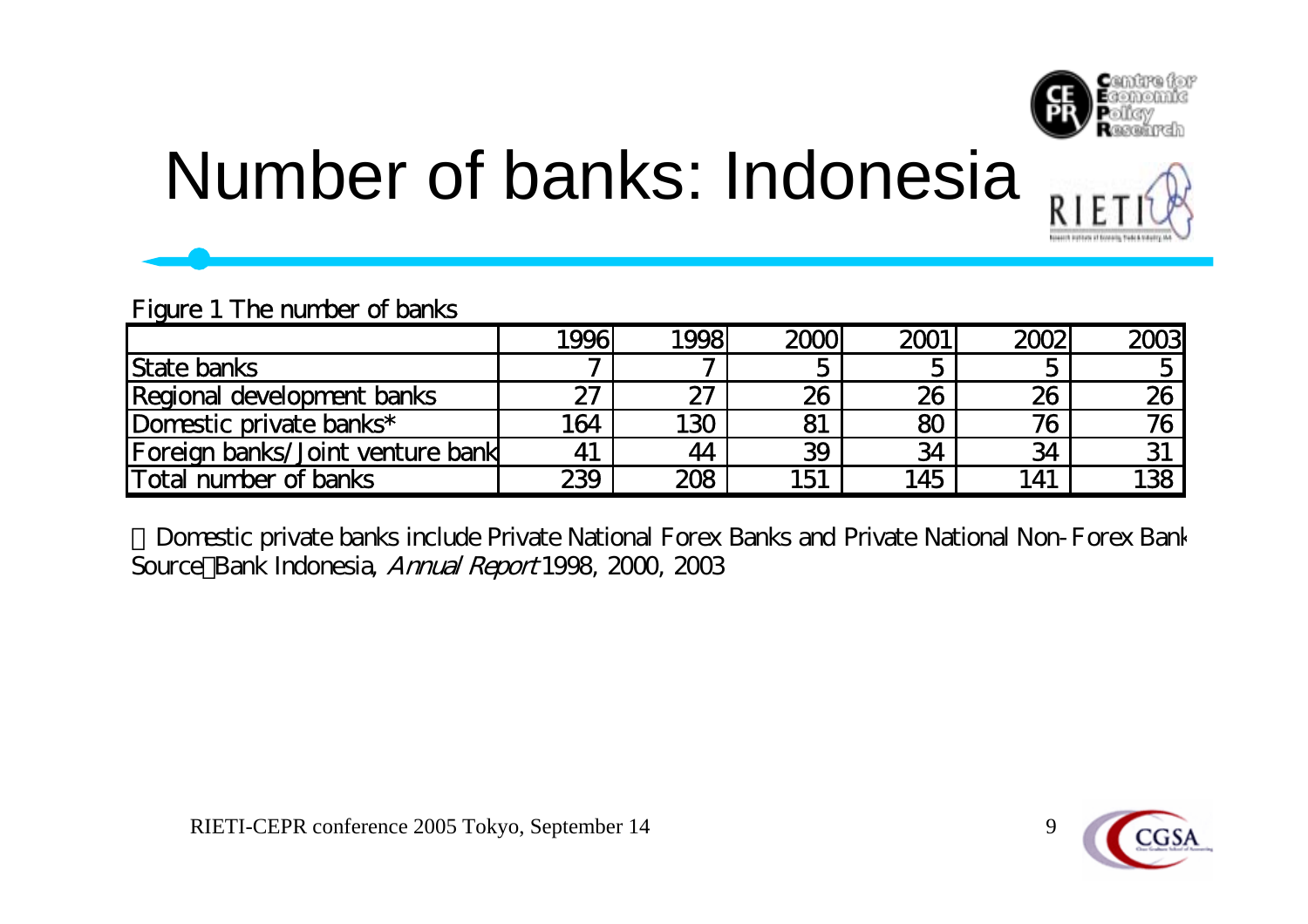

# Facts and Literature

- -- There is no perfect measure for examining bank consolidation. However, research in the efficiency analysis of financial institutions is becoming popular.
- -- Nonparametric frontier analysis such as Data Envelope Analysis is often used.
- - Berger and Humphrey (1997) survey 130 papers which examine efficiency of financial institutions.



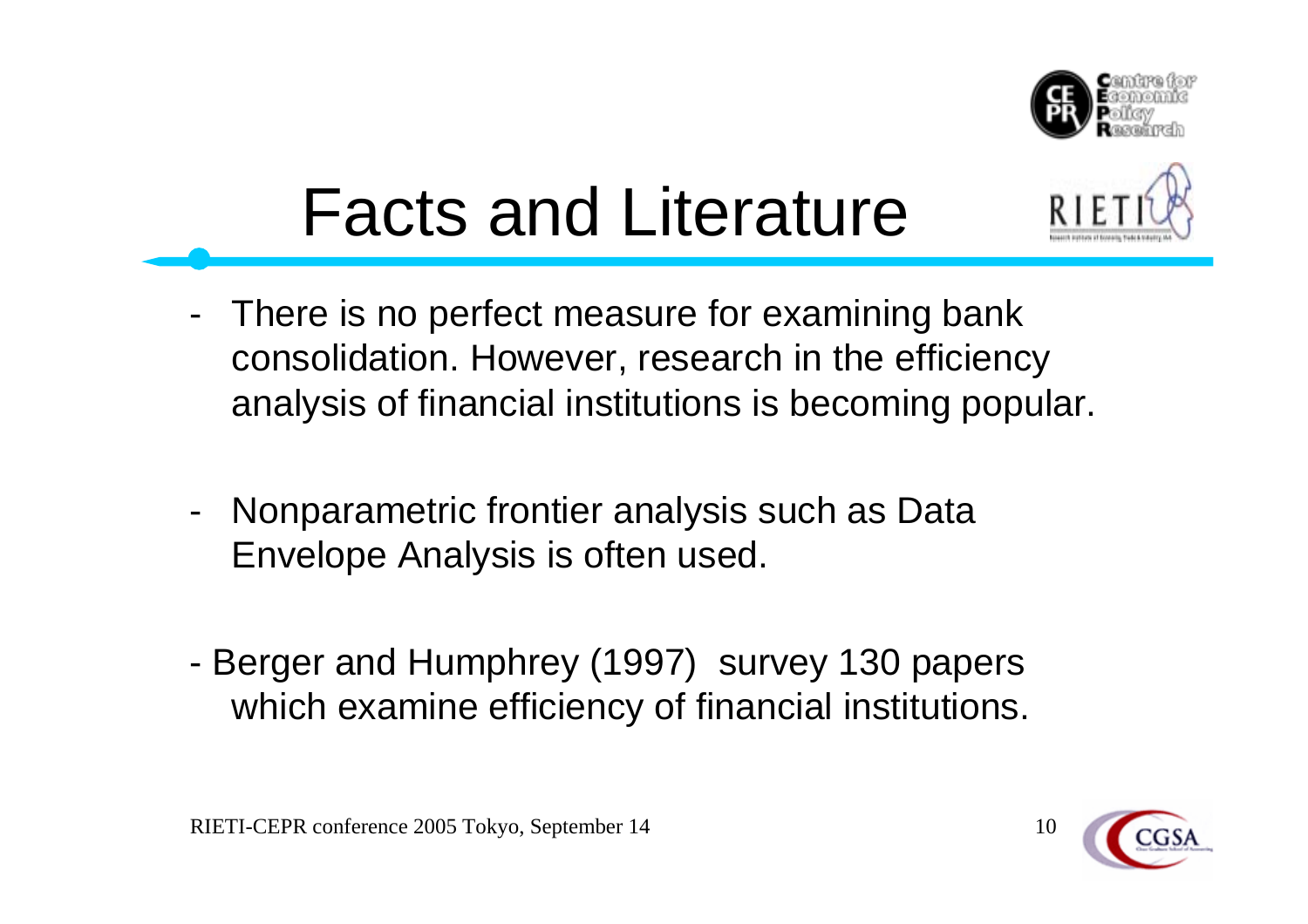

# This paper



- -Looks at cost efficiency implications of mergers.
- - There is a lack of empirical studies. Mergers of financial institutions have an impact on the market but few empirical studies examine the effect.



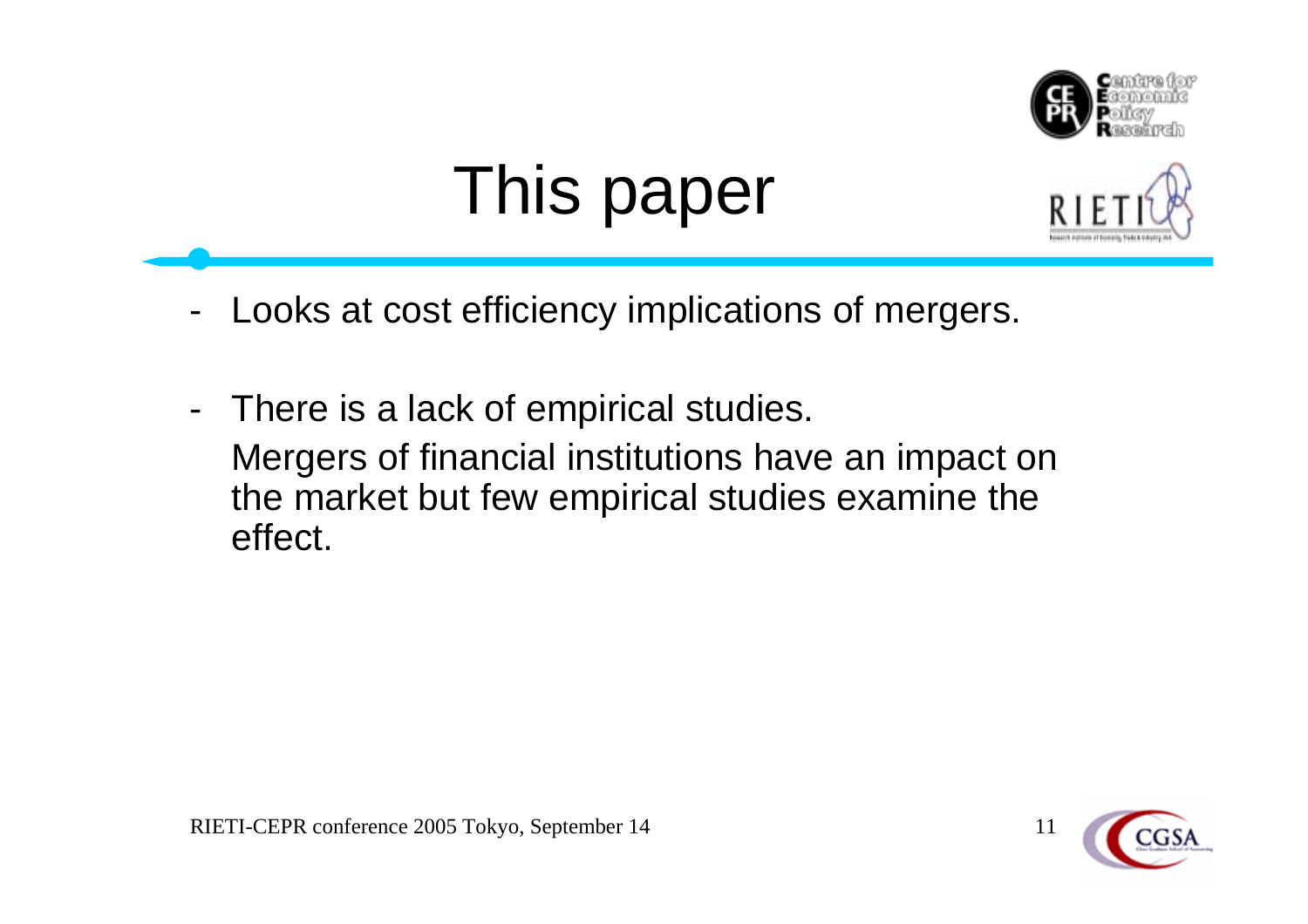

# Summary of findings

- - Japanese city banks' technical efficiency was evaluated, using a sample of 1999 to 2003.
- - Average technical efficiency scores worsened in the late 1990s.
- -Large banks exhibited higher scores.
- -These findings supported hypotheses.
- - Banks acted with short-term horizons, not with longterm perspective.



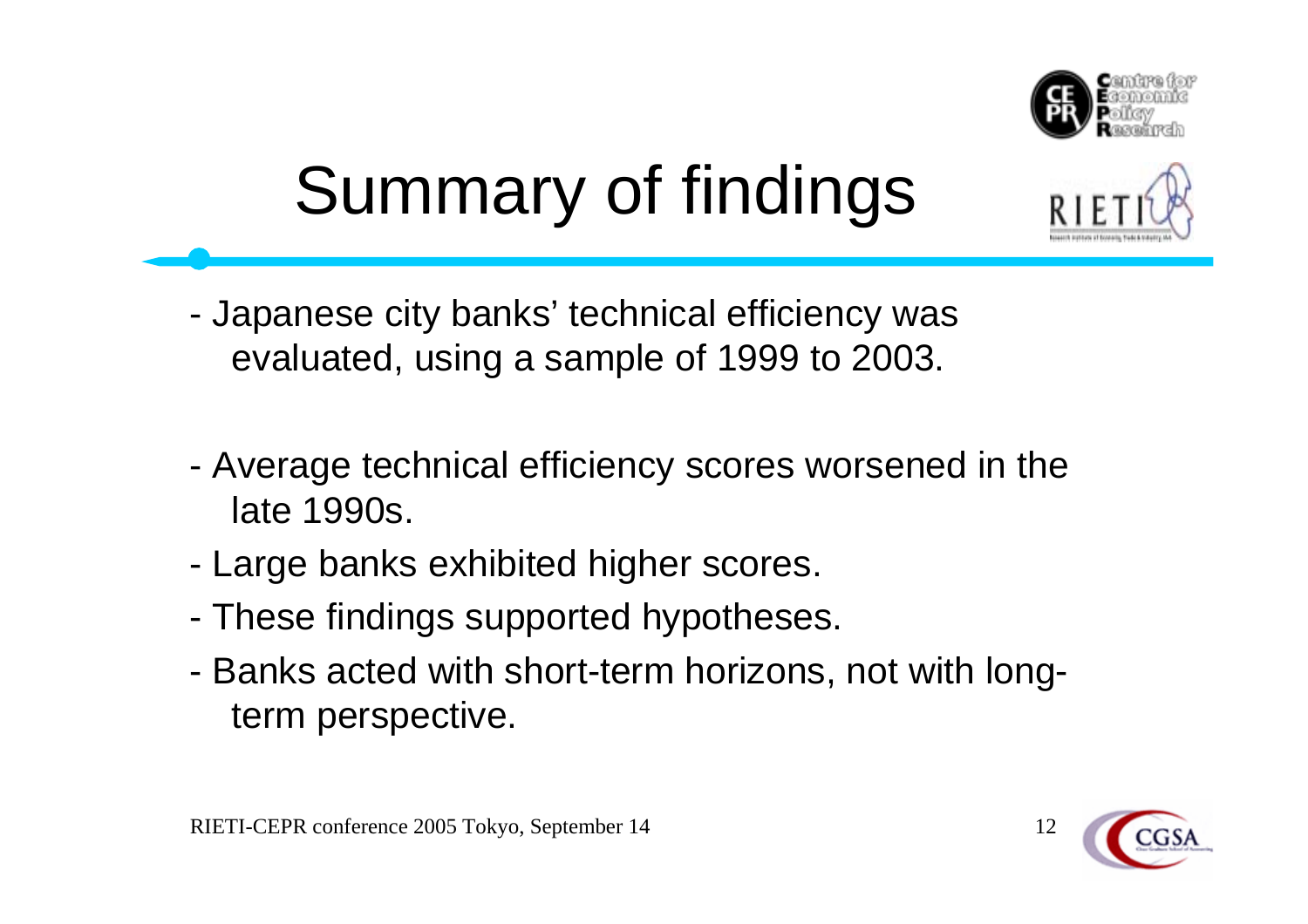

# Two hypotheses



- - Consolidation of a healthy bank and an unhealthy bank would not create a healthy bank.
- Consolidation between two weak banks would not strengthen them.

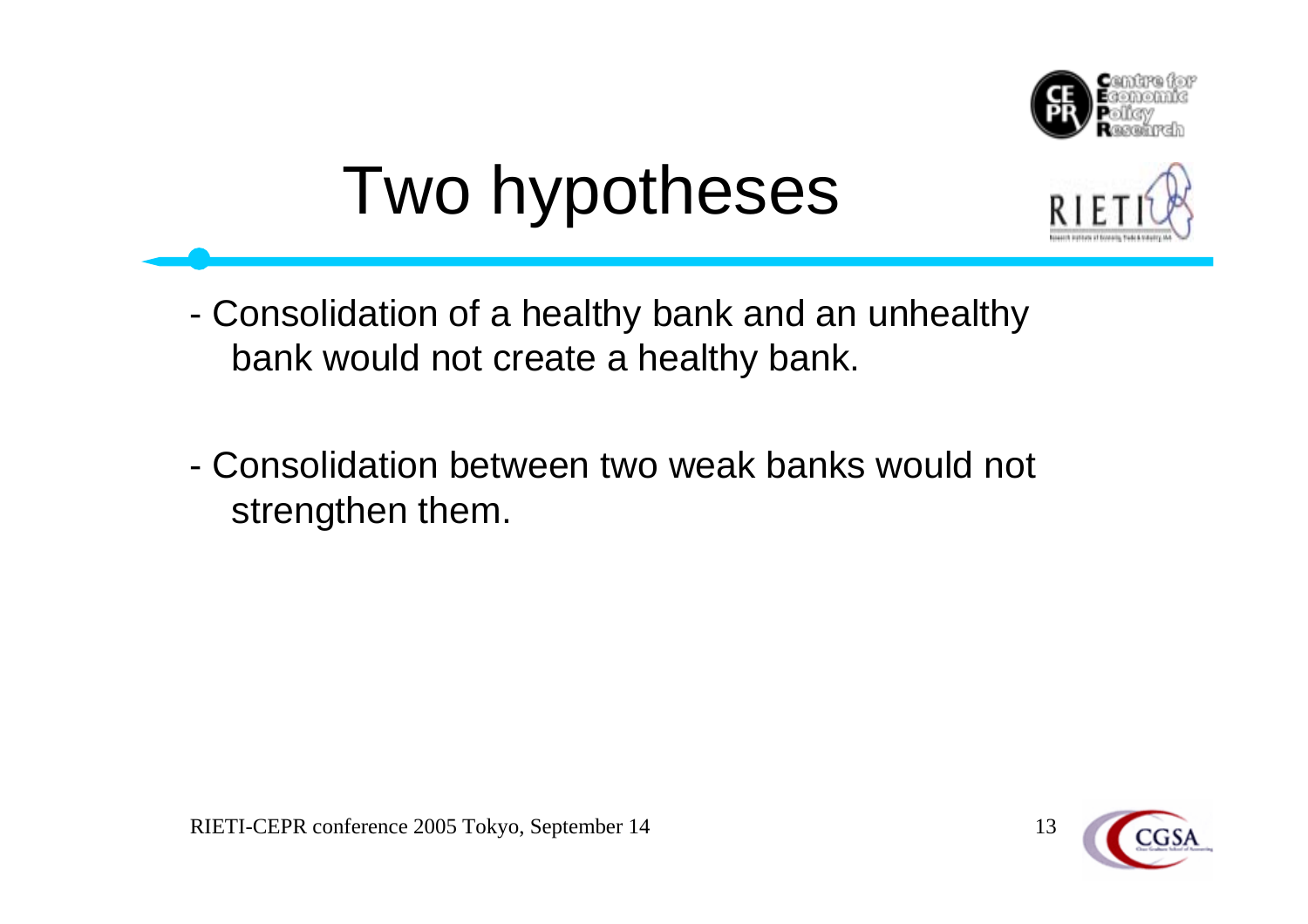

# Number of banks in Japan

#### Number of banks

| Japan                     | FY1985 FY1990 FY1995 FY1998 FY1999 FY2000 FY2001 FY2002 |     |     |     |     |     |     |     |
|---------------------------|---------------------------------------------------------|-----|-----|-----|-----|-----|-----|-----|
| <b>City banks</b>         |                                                         | 12  |     |     |     |     |     |     |
| Long-term Credit banks    |                                                         |     |     |     |     |     |     |     |
| <b>Trust banks</b>        |                                                         |     |     |     |     |     |     |     |
| <b>Regional banks</b>     |                                                         | 64  | 64  | 64  |     |     | 64  | 64  |
| The second regional banks | 69                                                      | 68  | 65  | 57  | 55  | 54  | 54  | 53  |
| Sum                       | 156                                                     | 154 | 150 | 138 | 137 | 136 | 133 | 130 |

Source: Japanese Bankers Association, Bank of Japan



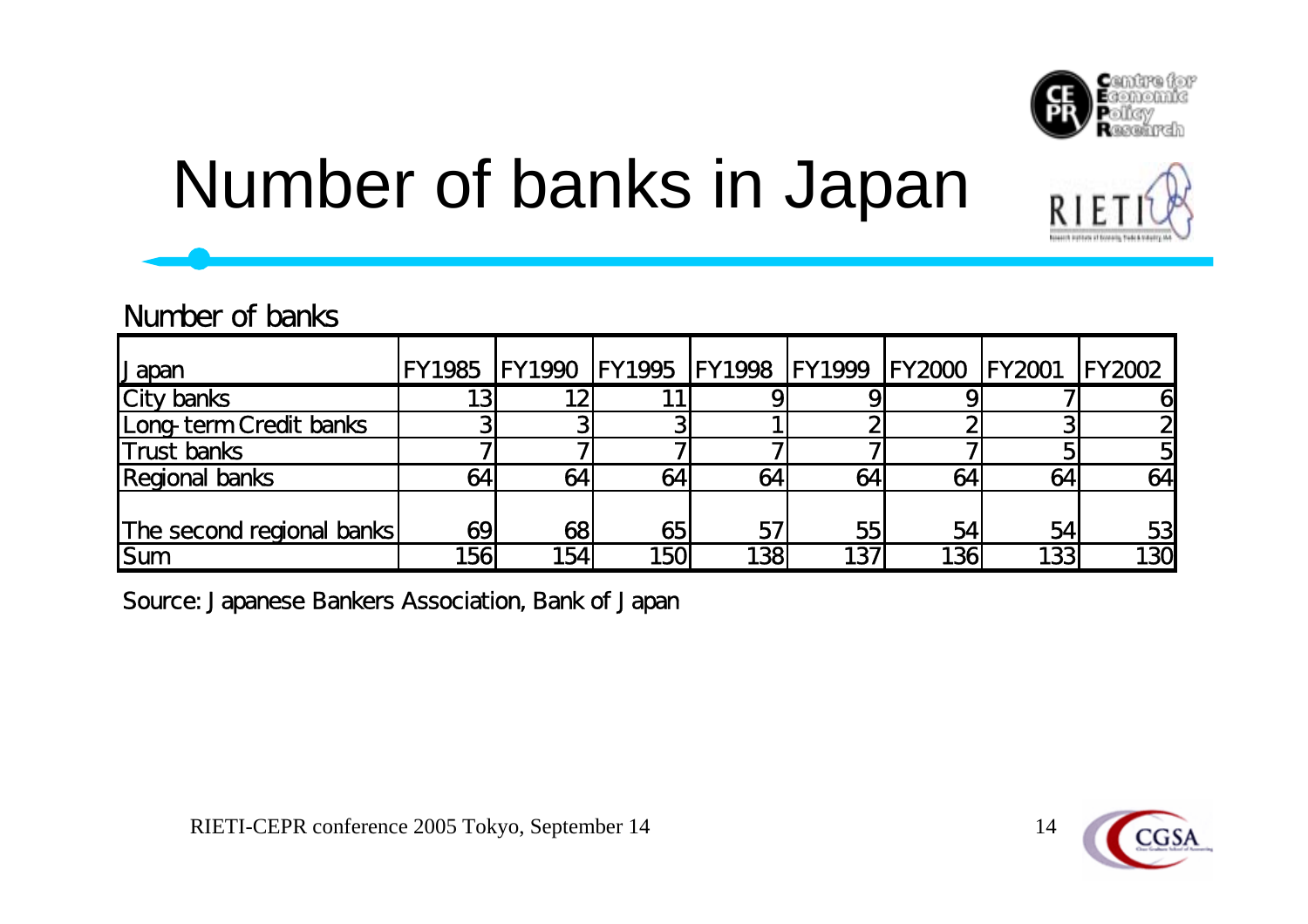

## Social structure



- -- Financial institutions in Japan were protected by regulations such as the so-called "convoy system".
- - The original Japanese Antimonopoly Law enacted in 1947 was amended in 1997. Under the new law, holding company is permitted.
- - Along with the amendment of the Banking Law in 1998, Japanese banks could establish holding companies and become subsidiaries of them.

RIETI-CEPR conference 2005 Tokyo, September 14 15

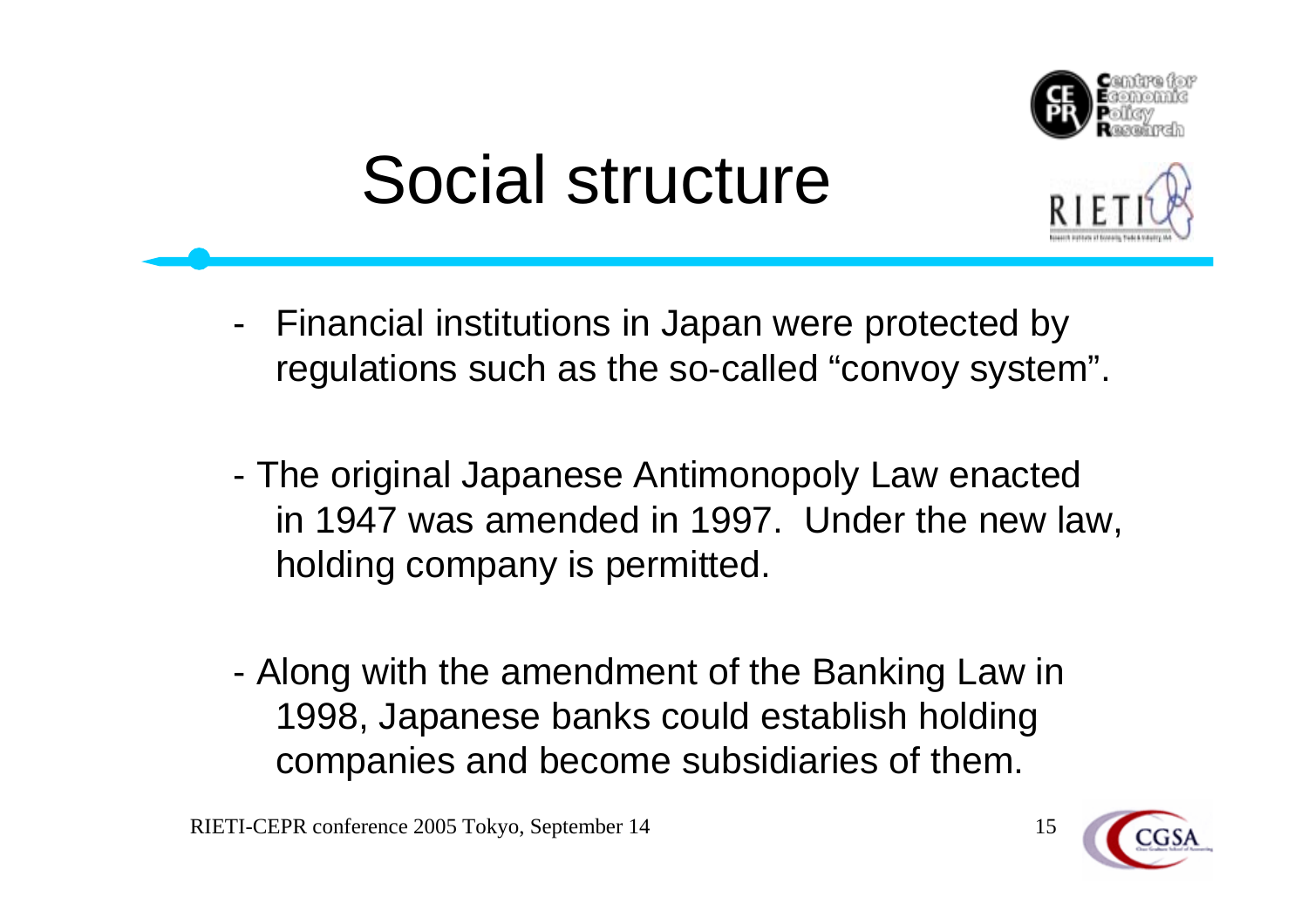

### Motives for consolidation

- - 10 leading banks merged to create five mega banks: Mizuho FG, UFJ FG, Sumitomo Mitsui FG, Mitsubishi Tokyo FG, and Resona Holdings (as of 2004).
- - Some merger cases were very skeptical in terms of motives.
- "Too big to fail" might be one motivation.

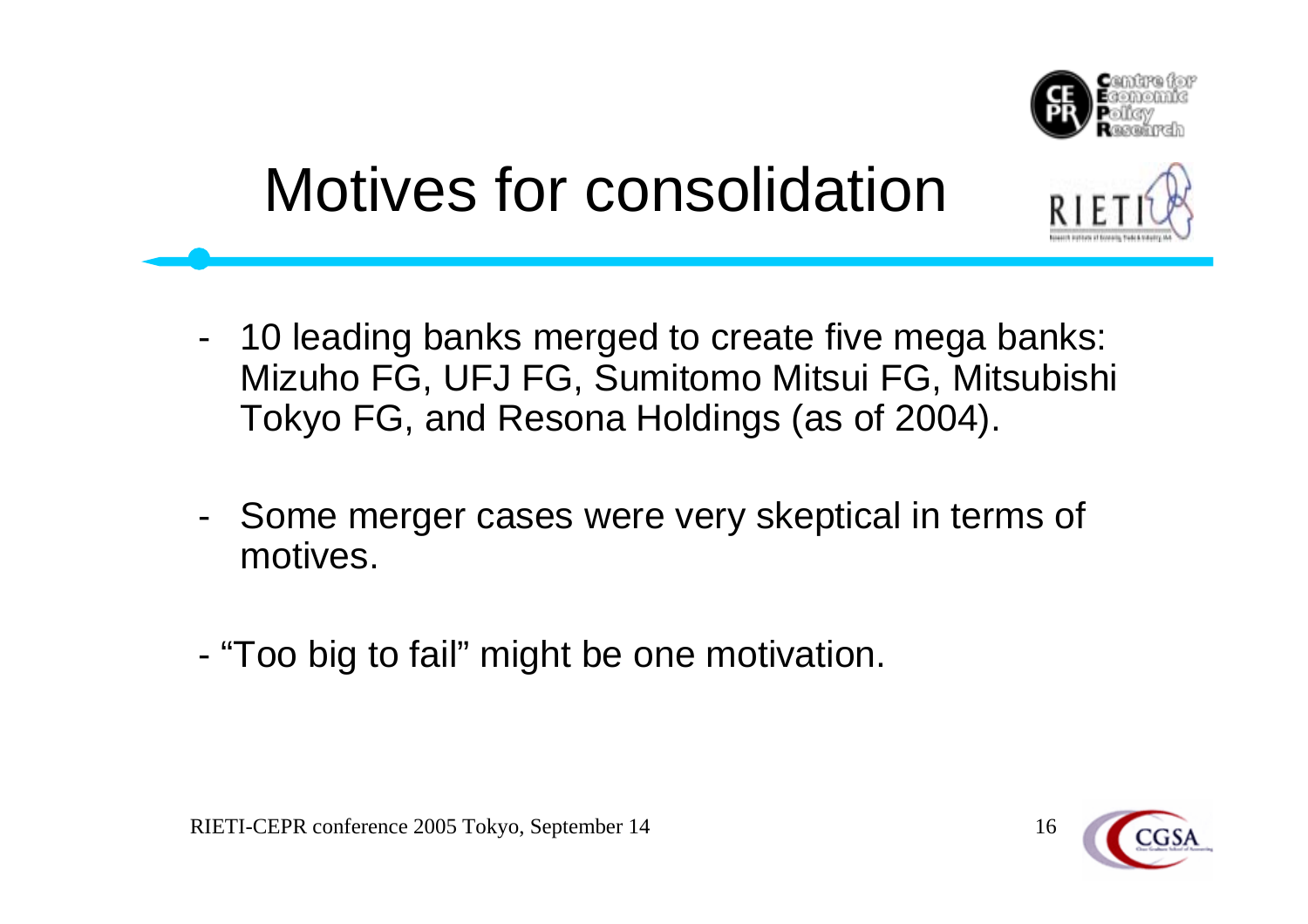

#### Data Envelope Analysis (DEA)

- - Two types of approach for estimating frontier function: parametric and nonparametric.
- initially an idea from Farrell (1957), is nonparametric approach that solves linear programming problems.
- provides a piecewise linear frontier by enveloping the data used in the analysis.
- -"1" is the most efficient.

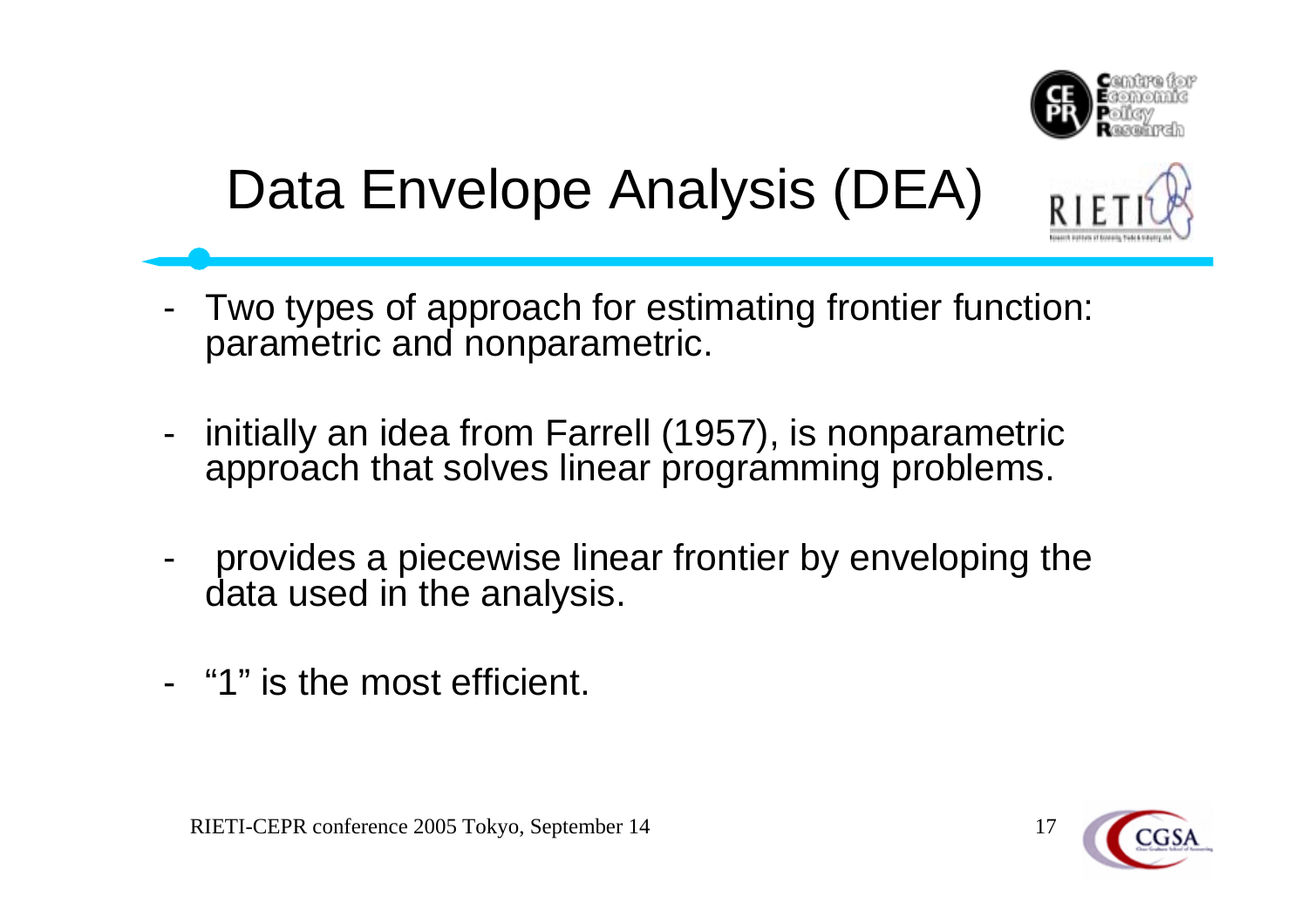

#### The Data



- -DEA requires inputs and outputs data.
- Consolidated statements for each bank are used for 1998 to 2003.
- - New accounting rules enacted in March 1999 require consolidated accounting with market value accounting of financial assets.
- - More consistent with the International Accounting Standards.



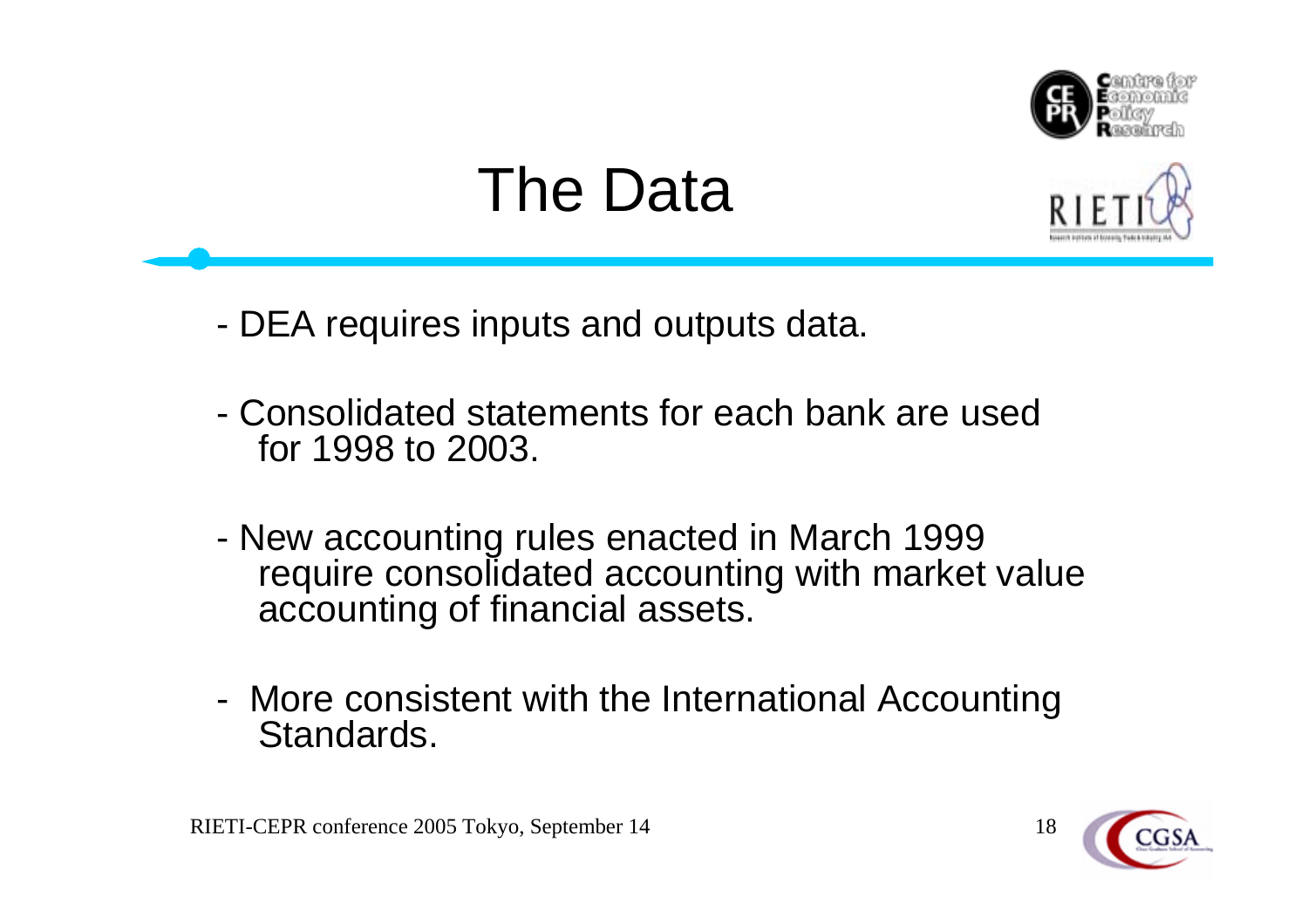

### Inputs and Outputs

- - Nonperforming loan and ever-greening lending are taken into consideration:
- Y1 = Interest income + fees and commissions reserve for possible loan losses
- $Y2 = Y1 + other business income$
- $X1 =$  Number of employees
- X2 = Shareholder's equity
- X3 = Total movables and real estate
- X4 = General and administrative expenses
- $X5 =$ Other ordinary expenses

RIETI-CEPR conference 2005 Tokyo, September 14 19



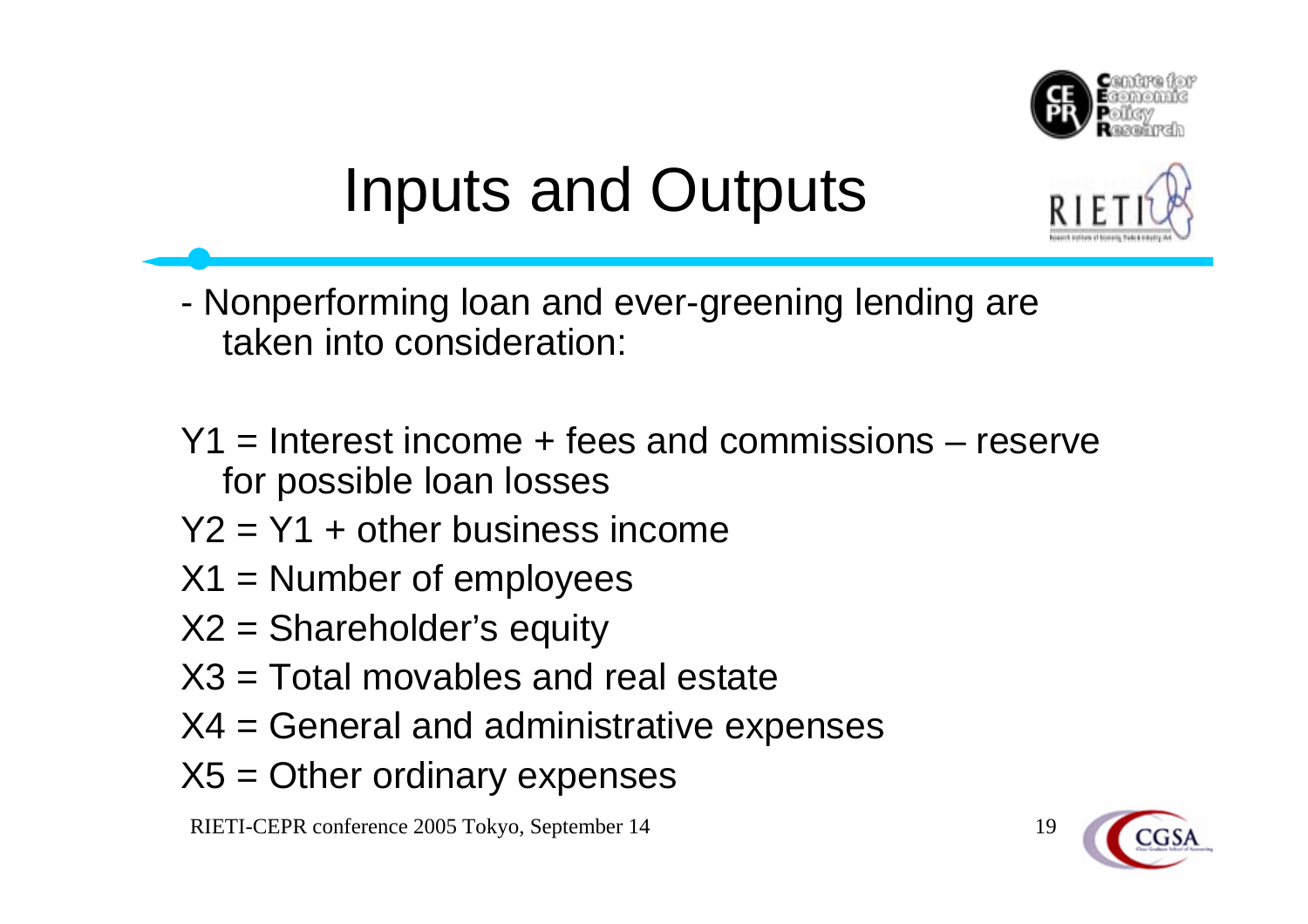

### Estimation Results

- 
- - The average efficiency scores were quite low (only 0.784) in 1998. They did not improve much in 1999 Japanese banks' scores worsened.
- The most inefficient banks in 1998 and 1999 were Daiwa Bank and Asahi Bank.
- - Tokai Bank, a healthier city bank with fewer nonperforming loans, had 1 before consolidation with UFJ. But after the merger, it turned out 0.354 in 2001.

RIETI-CEPR conference 2005 Tokyo, September 14 20

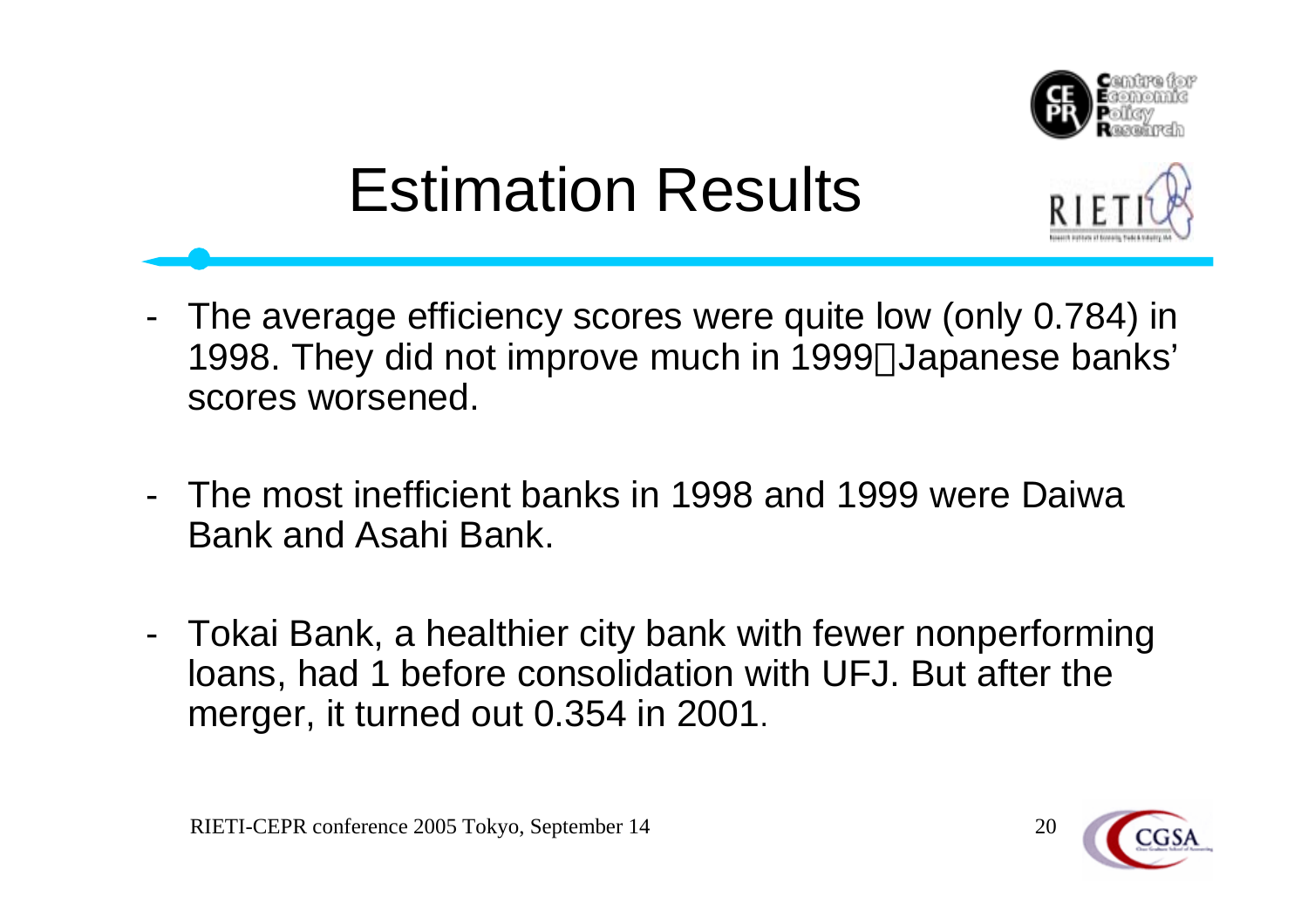

# Summary of results



- A consolidation of a healthy bank and an unhealthy bank did not create a healthy bank (Tokai and Sanwa (UFJ)).
- - Consolidation of two weak banks did not result in a strong bank (Daiwa and Asahi).
- - Consolidation itself did not yield performance improvement (Sakura and Sumitomo).
- - Banks might have sold financial products to dress up income for year-end settlement of the accounts.